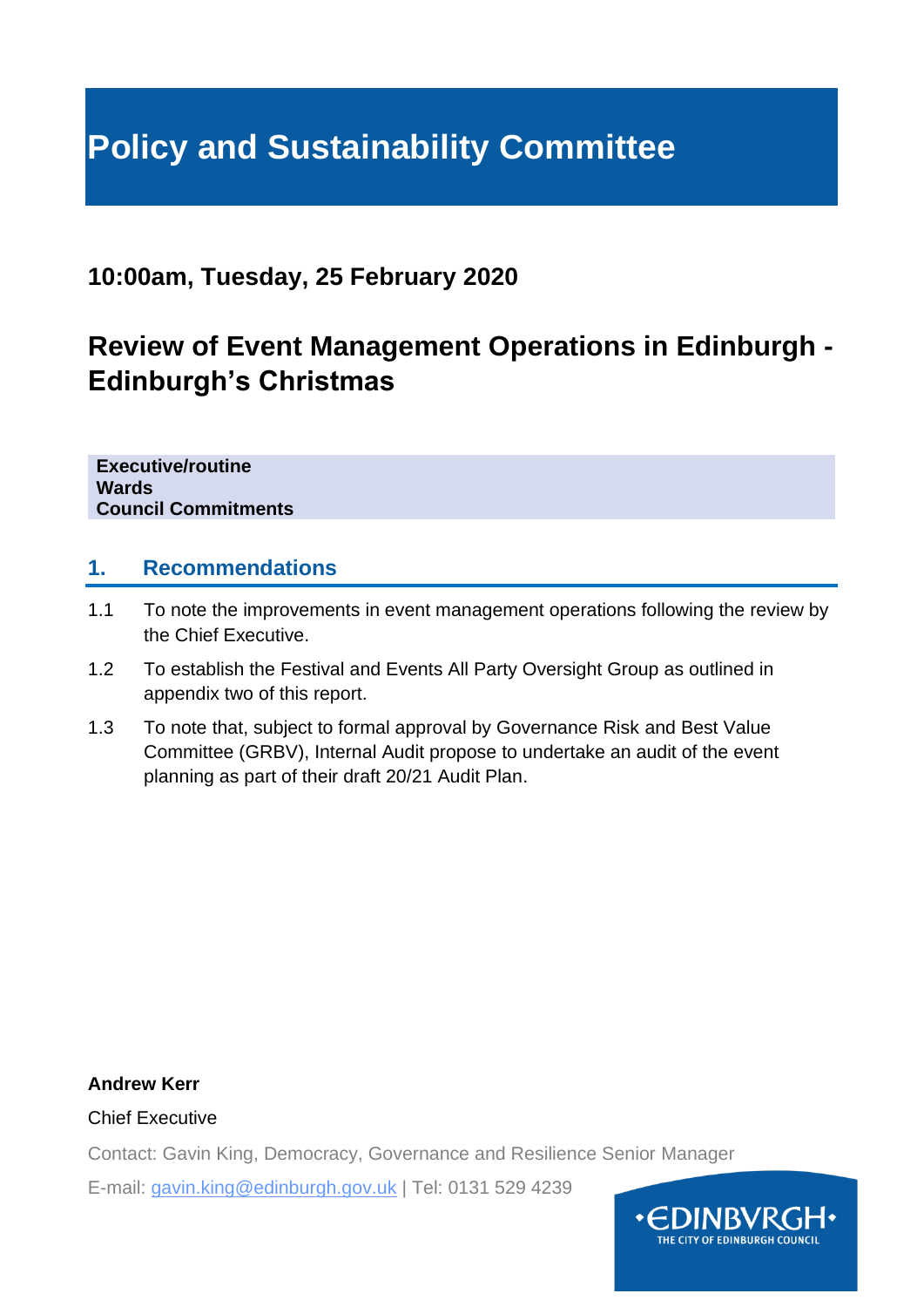# **Report**

## **Review of Event Management Operations in Edinburgh - Edinburgh's Christmas**

## **2. Executive Summary**

2.1 Following a review by the Chief Executive, a number of areas for improvement were identified regarding how major events were managed in Edinburgh. The report outlines a series of actions to address the areas raised in the review.

## **3. Background**

- 3.1 Following a motion by Councillor Mowat, a report on the decision-making surrounding Edinburgh's Christmas was reported to the Policy and Sustainability Committee on 26 November 2019. In it the Chief Executive explained that the Council was looking at how the governance and strategic and operational management of significant events including this event could be strengthened and that this would be reported to the Policy and Sustainability Committee on 25 February 2020.
- 3.2 The Committee on 26 November 2019 also asked that the report cover:
	- 3.2.1 what actions could be taken regarding the failure to comply with the Scheme of Delegation outlined in paragraph 4.16 and his recommendations regarding any such actions; and
	- 3.2.2 If any failures by the Council took place in regard to statutory, or other requirements of not ensuring all terms of legislation were complied with in regard to Planning and Building Control; how the timescales for decision on these matters regarding the Christmas Market vary from normal processes; why any exceptions are considered acceptable and whether any other such exceptions are made.

## **4. Main report**

4.1 This report seeks to address the questions raised at the Policy and Sustainability Committee in November 2019 but will not repeat the findings of that report. The focus of this report is on how the Council can improve the management of major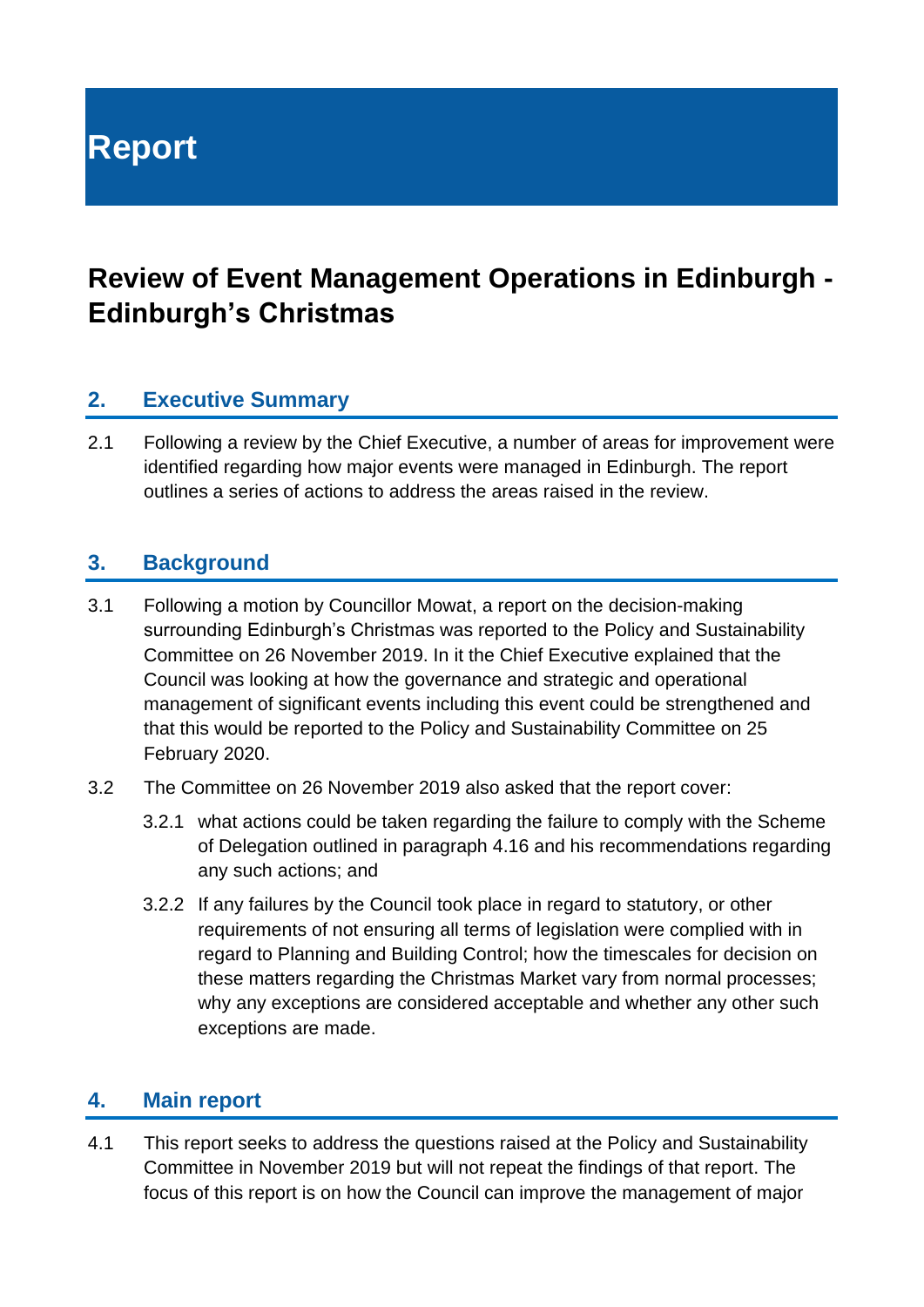events in the City and address key issues that arose in December and early January.

- 4.2 The previous report looked at planning permission and the need for a building warrant. This report is not seeking to duplicate information and there is no further information on the building warrant. However, further information was requested at committee regarding the planning permission for Edinburgh's Christmas.
- 4.3 As detailed in the November 2019 report, officials met Underbelly on 30 August 2019 to discuss the permissions required for the market and informed Underbelly that planning permission was required for the 2019 market. Underbelly stated that they would be making an application but would not be able to meet the timescales required for a full application to be in place before commencing their build on 18 October 2019 as there was no final layout plan. A question was raised at committee in November 2019 as to why Planning Permission in Principle was not advised by the Council when it became clear that there was insufficient time for a full planning application to be determined. Planning Permission in Principle can be a longer process, as once granted the applicant would need to submit an application for approval of any matters specified in the conditions of the planning approval. In addition, a Proposal of Application Notice involving a twelve-week consultation was still required whether it was a full planning application or Planning Permission in Principle. As a result, Planning Permission in Principle was not a viable alternative to going through the normal planning process.
- 4.4 A question was also raised as to whether there was any consultation with elected members on taking enforcement action. The decision as to whether to take enforcement action is one for the relevant committee but it is delegated to officers as to whether they wish to recommend such action to the committee. As detailed in the November 2019 report, given that the Christmas Market has been in place for a number of years, officers did not consider it appropriate to instruct Underbelly not to proceed in the absence of planning permission.
- 4.5 The Planning service has followed the Council's processes and policies in relation to Edinburgh's Christmas. The actions taken have been proportionate and reflective of the circumstances, relating to the previous planning permission, and there is no suggestion of any differing approach outside that which would normally be taken for an event of this size and importance.
- 4.6 The key area where improvement is required is that the Council requires early engagement to meet any statutory timescales, be that for licensing, road permissions or planning. This engagement will help any applicant gain an understanding of the issues and assist with decision making timescales. Such engagement will also inform meaningful consultation and engagement that is required as a result. The provision of sufficient information at an early stage in the planning of an event is key to the Council being able to manage the event effectively.
- 4.7 The review of how the Council manages its major events has identified a number of areas for improvement. This report will outline key actions with particular reference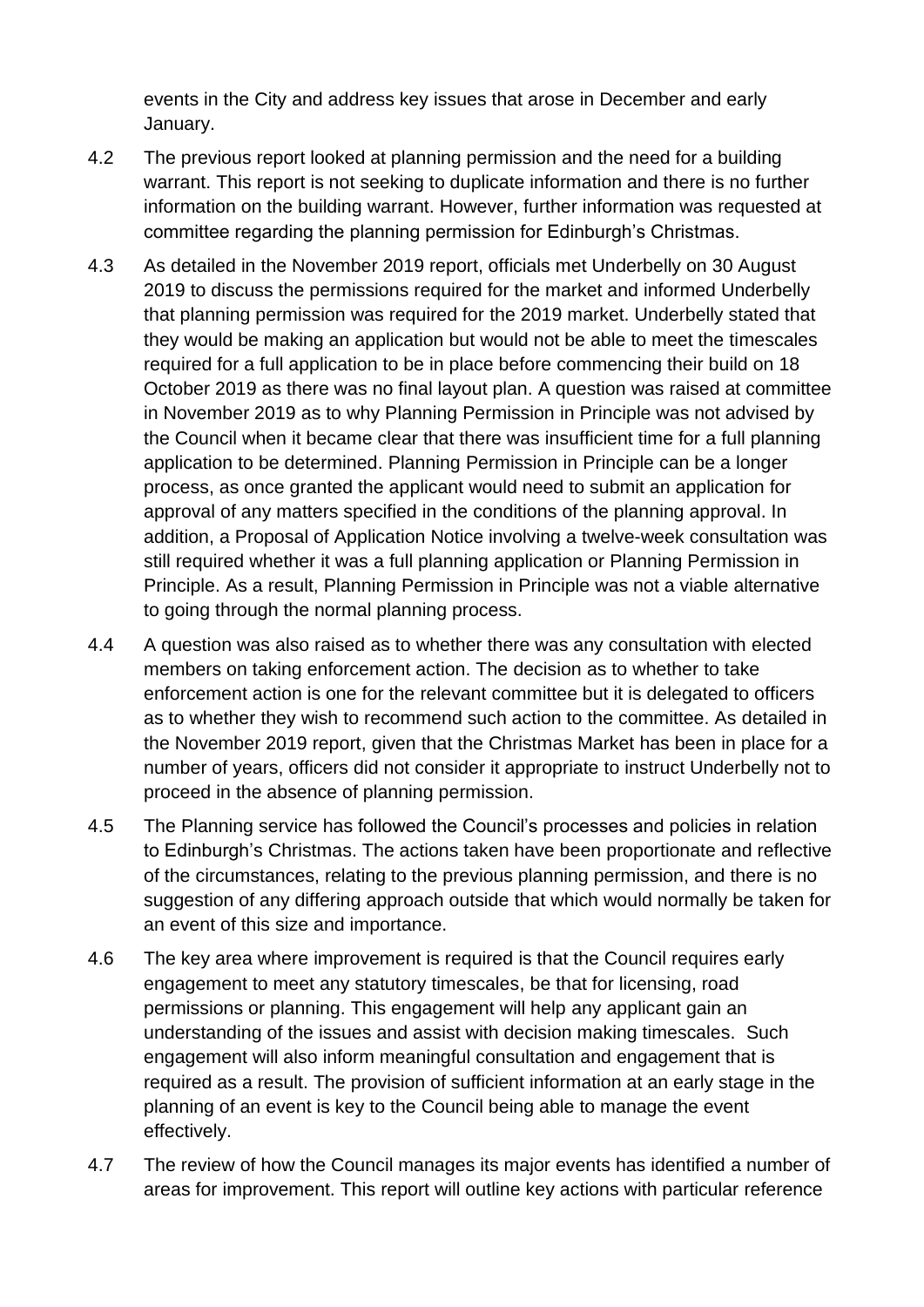to Edinburgh's Christmas and Hogmanay around coordination of events, coordination of information, a consistent Council approach, Elected member oversight, resident and stakeholder communications, delegated decisions and parks and green space management.

#### **Key areas of improvement in the Council Management of Events**

- 4.8 **Event Co-ordination and Information Management**. The organisation of a major event in the city, especially one that impacts on multiple Council services, requires careful co-ordination. At an operational level, this is achieved by the Events Planning and Operations Group (EPOG). The EPOG is an advisory, multi-agency team made up of all relevant Council services and partner agencies, including the emergency services, in conjunction with venue owners, managers and event organisers. Information and engagement across the Council is needed much earlier in the process than is currently given to the EPOG by event organisers. In addition, the main focus of the EPOG is on public safety and thus does not cover all the relevant issues for the Council entailed in coordination of large-scale events, particularly some of the high-level strategic objectives.
- 4.9 The provision of information is not always effectively communicated between Council services. An event organiser will often assume that contact made with the Council and information provided will be shared across all services, but in a large complex organisation this is not always the case. Individual officers in different services may not be aware of the impact of a proposal on a different service area e.g. closure of a park affecting income from concessions contained within; dual licensing where activity displaces year-round street trading.
- 4.10 The division of responsibility between different Council services may be operationally necessary but can result in a lack of a central point of control with oversight of all the Council's interactions and permissions required. For the majority of events this would not be required but is necessary for any event of scale.
- 4.11 **Key action**: The Council should establish a Council major events steering group, consisting of senior officers from all relevant service areas which would ensure there was an adequate flow of information between Council services and early identification and sight of any necessary permissions or approvals. This would consider events well in advance of them taking place so as to ensure early engagement with event organisers and the Council. The group would enable the Council to take a co-ordinated and consistent approach to events and manage its own activities and dependencies across different directorates and how they interact with the event organiser. This group would support and oversee the Council's operational groups that manage and run individual events.
- 4.12 **Key Action**: Officers are currently examining all statutory, legal and access requirements that apply to events and are looking at how the Council can ensure these are being complied with. This will be considered by the major events steering group before being submitted to the All-Party Oversight Group.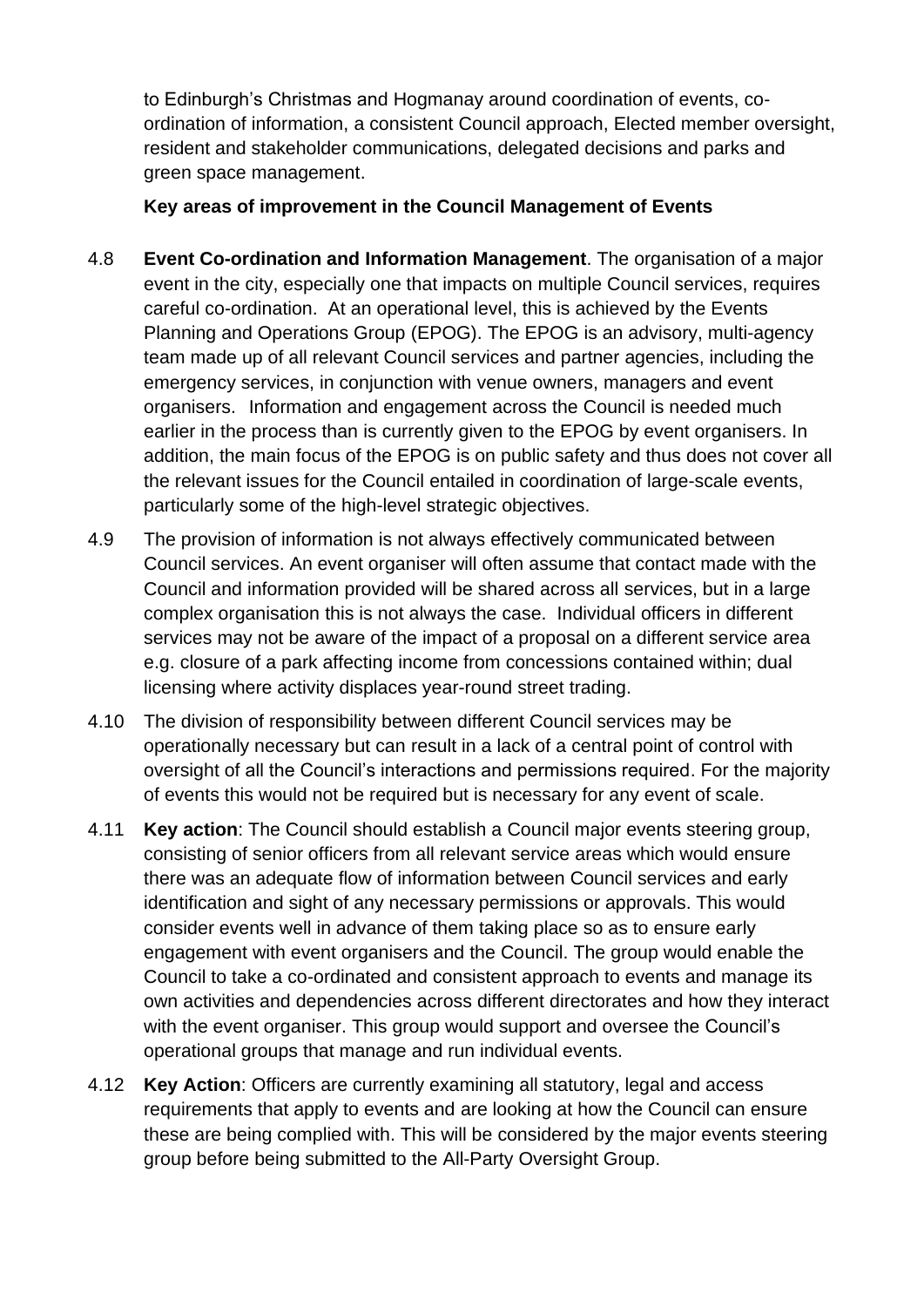- 4.13 **Key Action**: EPOGs should commence earlier in the planning cycle of any events. Attendance of all relevant Council directorates at EPOGs should be prioritised as this is essential to ensure information is shared across the Council.
- 4.14 **Consistent Council Approach** Event organisers such as Underbelly have several points of contact within the Council. However, more contentious decisions are often taken straight to elected members or senior officers rather than being escalated through an appropriate operational level of lead contact. This can lead to a convoluted process of decision making that does not allow those tasked with operational delivery of services or those in a regulatory role to fulfil their roles in an appropriate manner. This can lead to inconsistent messaging to event organisers which adds complexity to the management of any event.
- 4.15 **Key action**: There should be a named officer who will be responsible for each major event. This will enable a consistent approach by the Council and clarity of accountability to ensure consistent engagement from the Council with the event organiser. This will also provide a clear process of escalation for Council staff from different directorates.
- 4.16 **Key Action**: All named officers should undertake relevant training in order to effectively discharge their duties and responsibilities for the event(s).
- 4.17 **Elected member oversight**  Although many of the decisions around event management are operational and thus must be taken by officers, major events have a reputational impact on the city and would benefit from additional elected member oversight. A more robust / established process for keeping members informed would also limit the opportunity for confusion should an escalation in decision making be needed.
- 4.18 **Key action**: The Council created a strategic group (Strategic Events Partnership) of representatives of the City's key stakeholders to leverage city wide delivery and support for events in Edinburgh. The group reviews proposed events, assesses potential commitment by member organisations and allows the City to compete effectively to secure major events. The Chief Executive of the Council chairs this group, but it is proposed that an elected member is also appointed to the group to allow political input at this level.
- 4.19 **Key action:** It is proposed that a Festival and Events All Party Oversight Group is established to ensure greater elected member oversight of the major events development and delivery. A proposed membership and remit is outlined at appendix two of the report.
- 4.20 **Resident and stakeholder communications** Events bring major benefits to residents and visitors, but largescale events will bring a degree of disruption. Communications and engagement with residents are therefore a core component of any event management process. The Council should be engaging with citizens so as to understand and, where possible, mitigate any negative impacts. There should be absolute transparency and a shared understanding between the Council and event organisers as to the roles, responsibilities and approval of communications to the public. Where necessary this should be clarified in the contract also.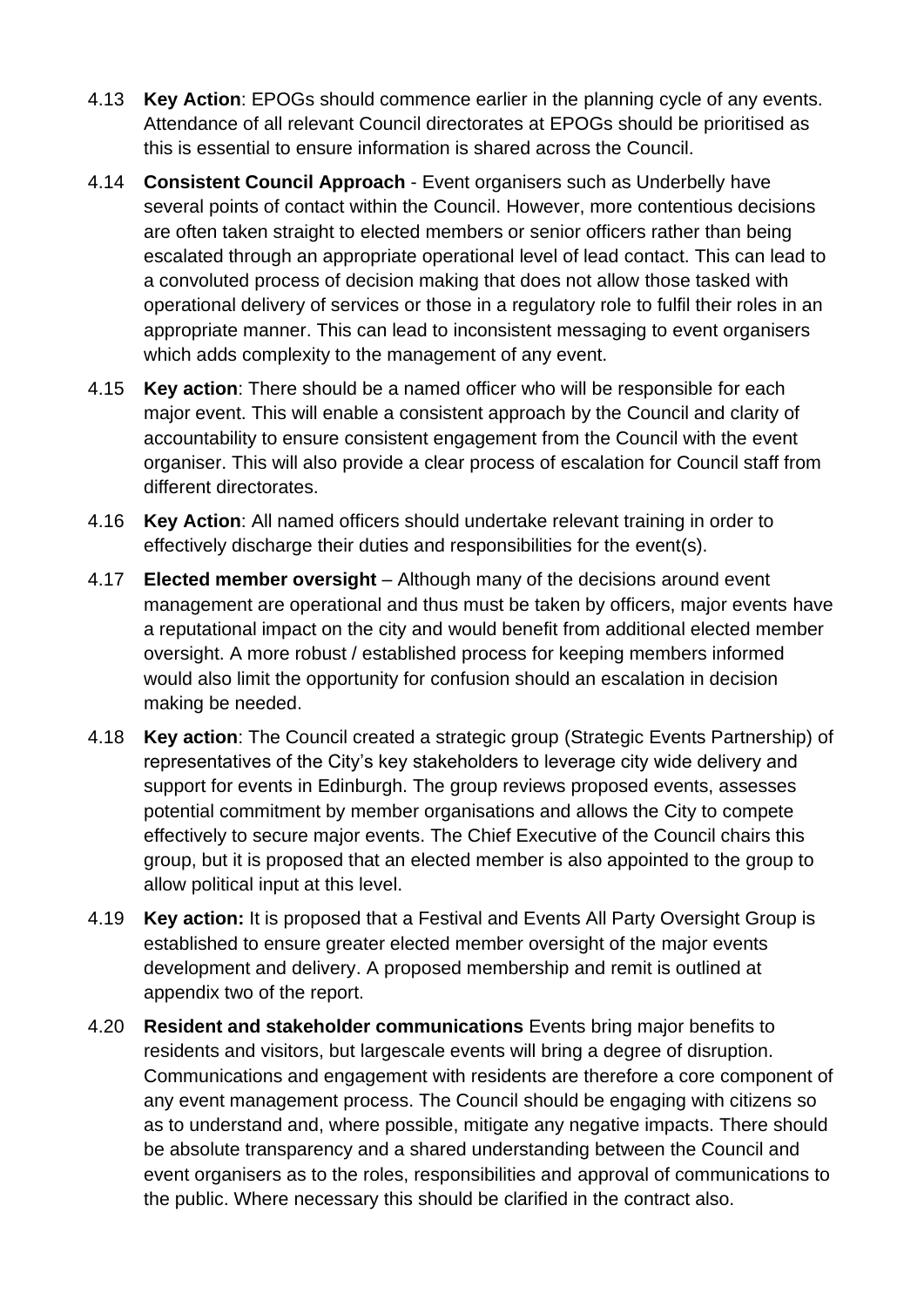Communications plans should be timeous and proactive rather than at the later stages of the event planning process.

- 4.21 **Key Action:** The Council should ensure that for future events there is provision in any contract regarding communications which sets out the responsibilities and any involvement the Council may require. The optimum solution would be to have a communications officer working alongside the Council's partners on major events. This would allow a close working relationship, ensuring both parties were aware and content with the event's messages.
- 4.22 **Delegated decision – making** As outlined in the report in November 2019, the decision to extend the market to the south of the railway line was not taken fully in accordance with the rules set out in the Scheme of Delegation to Officers. Although there was extensive consultation, the consultation did not include all local ward members. There is no suggestion that this occurred because of any wish to wilfully not comply with the Scheme of Delegation. Discussion has taken place within the Corporate Leadership Team on the need for all officers to understand their duties when carrying out actions under the Scheme of Delegation and this is being communicated through management teams. No further action is thought necessary.
- 4.23 The Committee also asked that the review of the Scheme of Delegation to Officers in 2020 takes account of politically controversial decisions and member briefings.
- 4.24 **Key action**: hold briefings with both elected members and officers on the Scheme which subsequently will be reported to the Council in June 2020.
- 4.25 **Parks and Green Spaces** A revised and improved Edinburgh Parks Events Manifesto was approved by Council in 2014. This policy provides a framework for a balanced and sustainable events programme within the city's eight most popular venues and ensures that the quality of the land is maintained to the highest standard possible. It limits the number of events held in each individual park, the length of time an event is permitted on site, the ideal "rest period" required between events and gives guidance on specific site factors and, as such, indicates the most appropriate type of event for the park.
- 4.26 The City's parks and greenspaces fulfil a variety of roles to residents and visitors and while many enjoy the Christmas celebrations and other large events, others prefer to use the parks as an area of peace and quiet in the city centre. Striking a balance between the two is essential.
- 4.27 Recently officers have taken the decision not to extend the contract for the summer attraction (big wheel) in Princes Street Gardens. This decision was taken due to the upcoming consultation on the Public Space Management Plan (PSMP) and due to the maturity of the trees and the likelihood that there would be damage to these trees in the future.
- 4.28 **Key Action**: A review is being undertaken of the Edinburgh Parks Events Manifesto and Public Spaces Protocol to ensure that the approach to the management of public spaces in the city is co-ordinated and that simplified, transparent processes are in place to support the use of these spaces. The aim is to develop a single PSMP to be supported by a single set of processes, criteria and procedures when applications are received in the future; The new PSMP will combine public spaces and parks into one document and will set out a strategy for how each of the city's public spaces can be used. The draft PSMP is expected to be presented to the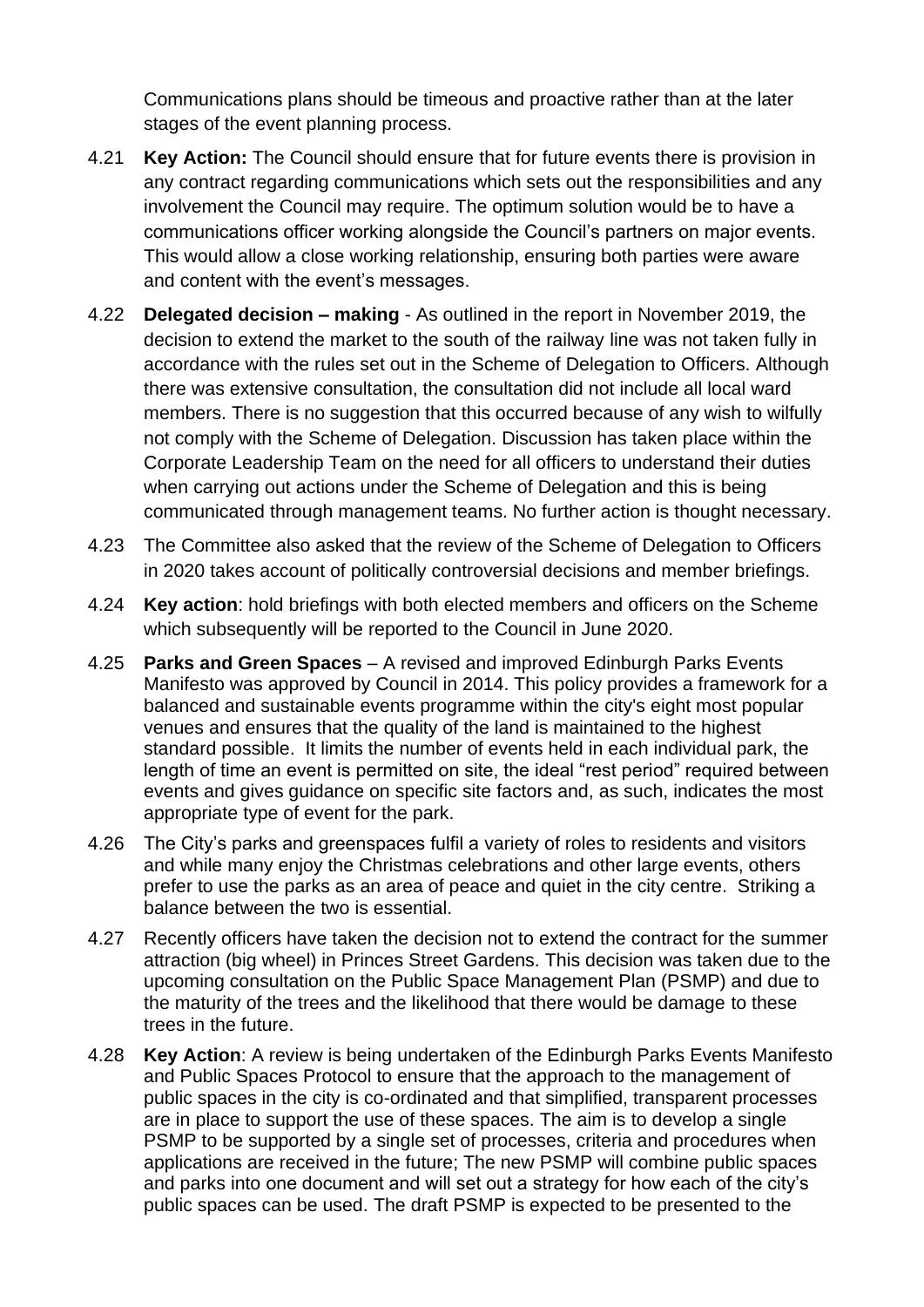Culture and Communities Committee in March 2020 with consultation beginning in April 2020 and a final document considered in June 2020.

4.29 **Key action**: Irrespective of the approach adopted, the Council, like other agencies, must produce a clear and unambiguous high-level strategy as early as possible in the planning phase of an event, signed off by (the) relevant senior officer(s) to inform all Council departments and functions of the objectives and targets to be attained for the event.

#### **Edinburgh's Christmas and Hogmanay –issues arising**

- 4.30 **The Norwegian Tree and Nativity scene** were removed in the days between Christmas and Hogmanay to allow for the screen on Mound Place, which is necessary for the Hogmanay Street Party and for safety announcements. The removal of the Tree was undertaken with the knowledge and consent of the Council and the Norwegian Consulate; and the removal of the Nativity scene with the knowledge and consent of the Council.
- 4.31 The Mound Christmas tree had been in place since 16 November; its removal from the Mound took place on the same date as in the two previous years. The Nativity scene was relocated in 2019 from St Andrew Square where it has been located previously.
- 4.32 **Edinburgh's Christmas – Reinstatement of Princes Street Gardens** Every year, the Council appoints a contractor to reinstate East Princes Street Gardens following the departure of the Christmas market. The reinstatement is overseen by the Council's Parks Team, delivered by a third-party contractor, and paid for entirely by Underbelly.
- 4.33 This year, work to reinstate the gardens has started earlier than usual. The reinstatement works are weather dependent and a target of Easter for full reopening is usually set. However, with good weather it is hoped that this can be several weeks earlier this year.
- 4.34 The redevelopment works by the National Galleries of Scotland were delayed and incomplete by the time Underbelly took occupation of East Princes Street Gardens. In recognition of this, a financial contribution towards the completion of the works has been agreed between the Council and National Galleries of Scotland. This work will be delivered alongside the Christmas market reinstatement works.
- 4.35 **Edinburgh's Hogmanay – Resident and Business Access Passes -** Residents and their guests are not prevented from accessing their own homes during Hogmanay. The process of asking residents to inform the event organiser of how many passes they require for their property is a long-standing process.
- 4.36 The Street Party attracts over 60,000 people into Edinburgh city centre. A secure arena is erected to control numbers accessing the street, a recommendation which originated from a review of the 1997 street party, and to ensure the safety of those attending. To assist residents and businesses within the arena, a system for access passes was established in the late 1990s. In 2019, tickets were replaced with wristbands to allow quicker and smoother access through security to resident and business properties. In 2019, 45 residences submitted requests for more than 6 wristbands compared to 24 in 2018. All of these requests were accommodated, and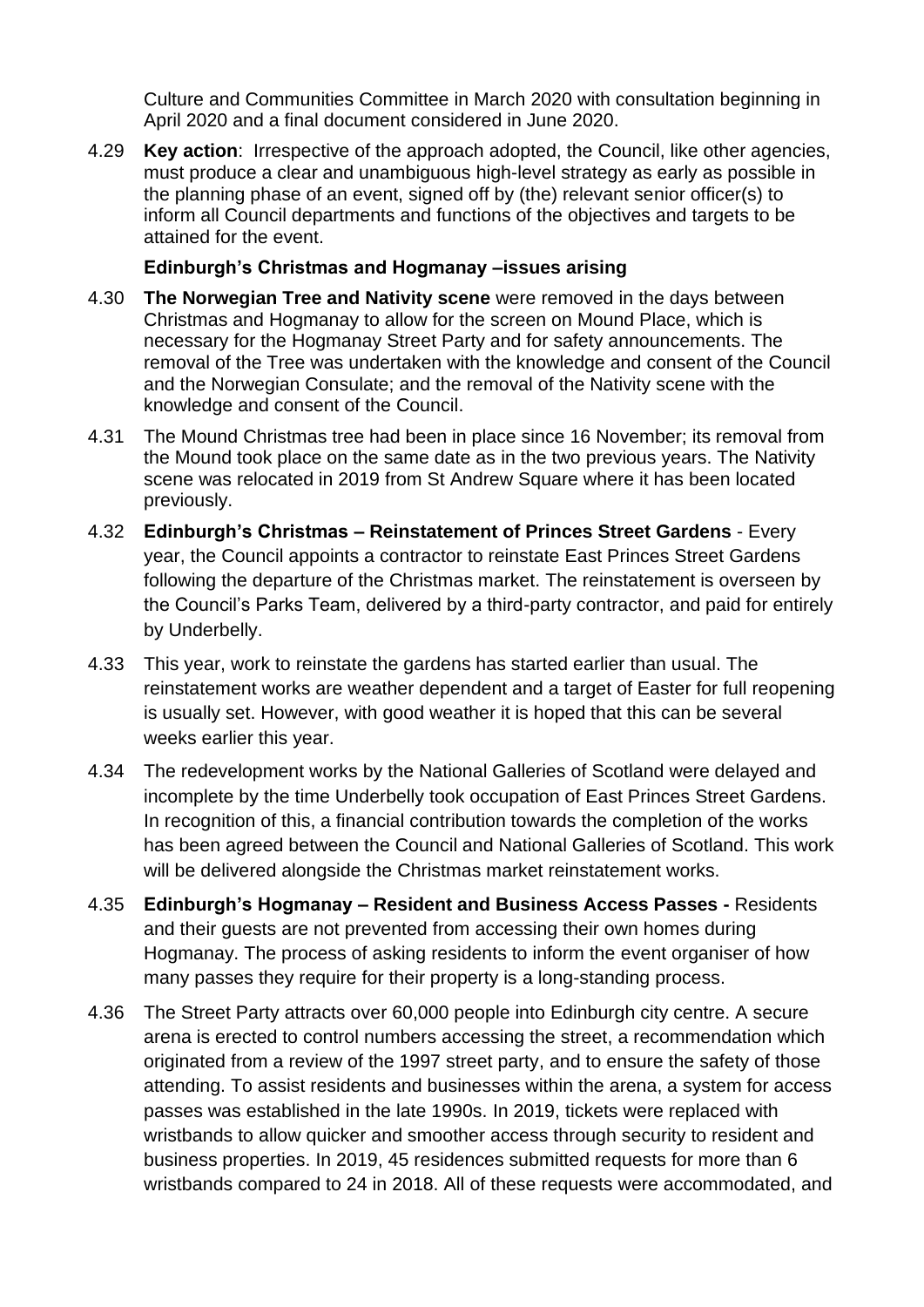no access to those requesting bands was restricted or refused. Given the requirement to balance access against safety and security, the pass system is considered by all agencies to be the best solution. It is acknowledged that the communication of this and the engagement with residents could be improved and this is addressed in the key improvement actions

- 4.37 **Edinburgh's Hogmanay – Loony Dook** The South Queensferry Loony Dook has been part of Edinburgh's Hogmanay for some years now and is part of Edinburgh's Hogmanay at the request of the community as a result of the popularity of the event. It is still run in collaboration with some of the founders of the Loony Dook in South Queensferry.
- 4.38 For safety reasons, primarily due to the narrow access route on a set of stairs and the size of the beach, there is a limit on the number of participants taking part at the Loony Dook in South Queensferry. The number, 1,100, is agreed jointly with the local community, the Council and safety advisors. It represents the maximum number of people that can safely use the narrow steps onto the beach and safely stay on the foreshore.
- 4.39 The price of the Loony Dook was set at £10 including a donation to the RNLI by the previous contractor, Unique Events, in 2016. Underbelly set the price at £12, including a £1 donation to the RLNI in 2017 and it has remained the same price since. Underbelly operates the event at a loss to itself of over £7,000 with the Christmas Market subsidising this event. The income after VAT and the donation to the RNLI is £9,912 and the costs – stewarding, policing, safety and production – are over £17,000.

## **5. Next Steps**

- 5.1 Work will be undertaken to implement the operational improvements to event management outlined in the report.
- 5.2 The Festival and Events All Party Oversight Group will be established and diary dates for meetings scheduled.
- 5.3 Subject to formal approval by Governance Risk and Best Value Committee (GRBV) Internal Audit propose to undertake an audit of the event planning as part of their draft 20/21 Audit Plan.

## **6. Financial impact**

6.1 The creation of an All-Party Oversight Group can be contained within existing resources. Additional resources will be necessary to provide a tighter grip of major events.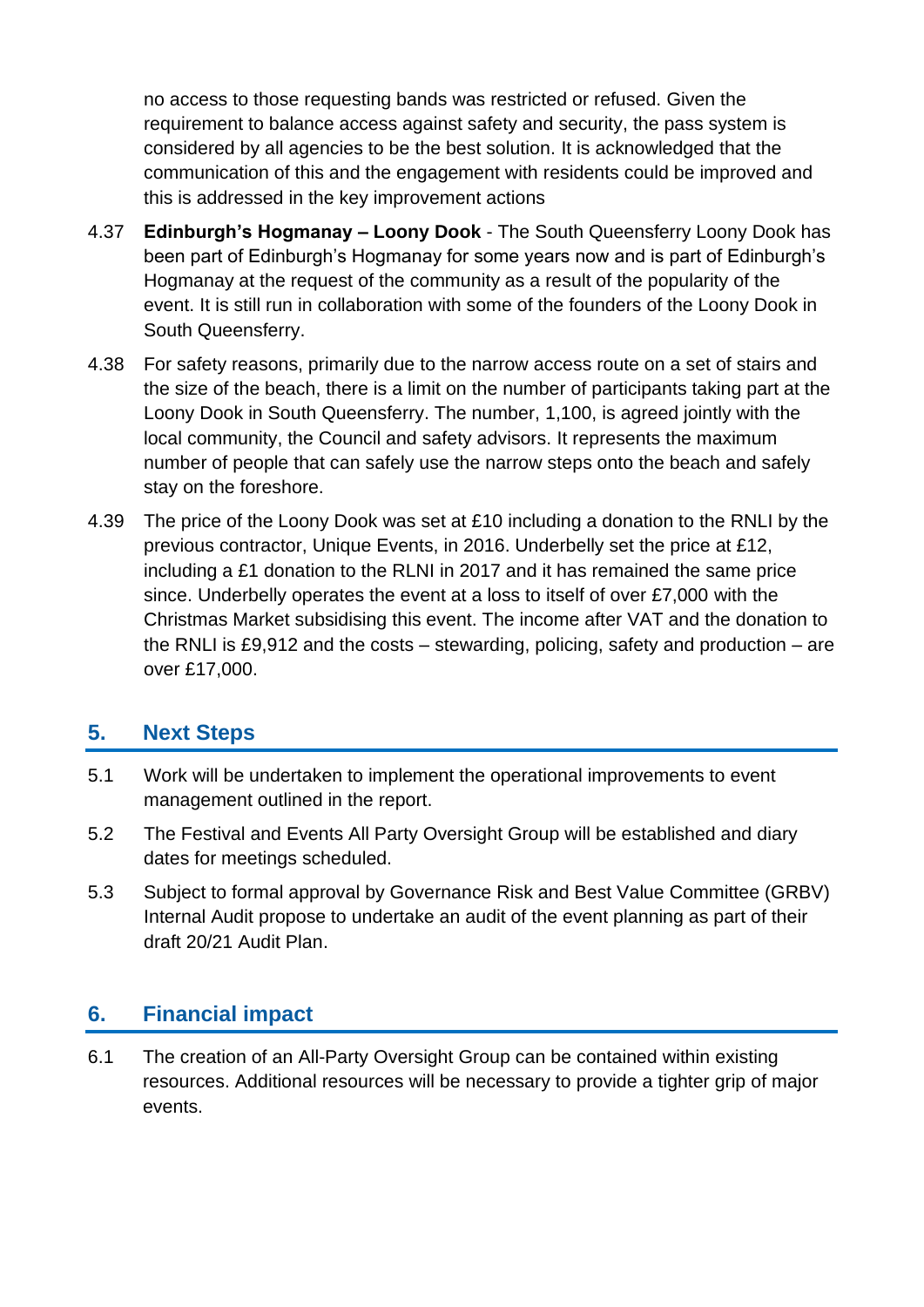## **7. Stakeholder/Community Impact**

- 7.1 The improvements to the event management process looks to address risks and issues that may arise from significant events in the City.
- 7.2 A public consultation on Edinburgh's Christmas will take place later in 2020.

## **8. Background reading/external references**

- 8.1 Culture and Communities Committee 28 January 2020 [Motion by Councillor Osler –](https://democracy.edinburgh.gov.uk/ieListDocuments.aspx?CId=139&MId=454&Ver=4) **[Winter Festival Consultation](https://democracy.edinburgh.gov.uk/ieListDocuments.aspx?CId=139&MId=454&Ver=4)**
- 8.2 Policy and Sustainability Committee 26 November 2019 [Edinburgh's Christmas –](https://democracy.edinburgh.gov.uk/documents/s11232/Item%207.12%20-%20Edinburghs%20Christmas%20Nov%2019%20v4.pdf) [Motion by Councillor Mowat](https://democracy.edinburgh.gov.uk/documents/s11232/Item%207.12%20-%20Edinburghs%20Christmas%20Nov%2019%20v4.pdf)

## **9. Appendices**

Appendix one – Timeline regarding 2019 Christmas and Hogmanay Events

Appendix two – Membership and Remit of the Festival and Events All Party Oversight **Group** 

Appendix three – Private Agenda only (Restricted under Local Government Act 1973 Schedule 7A paragraph 9)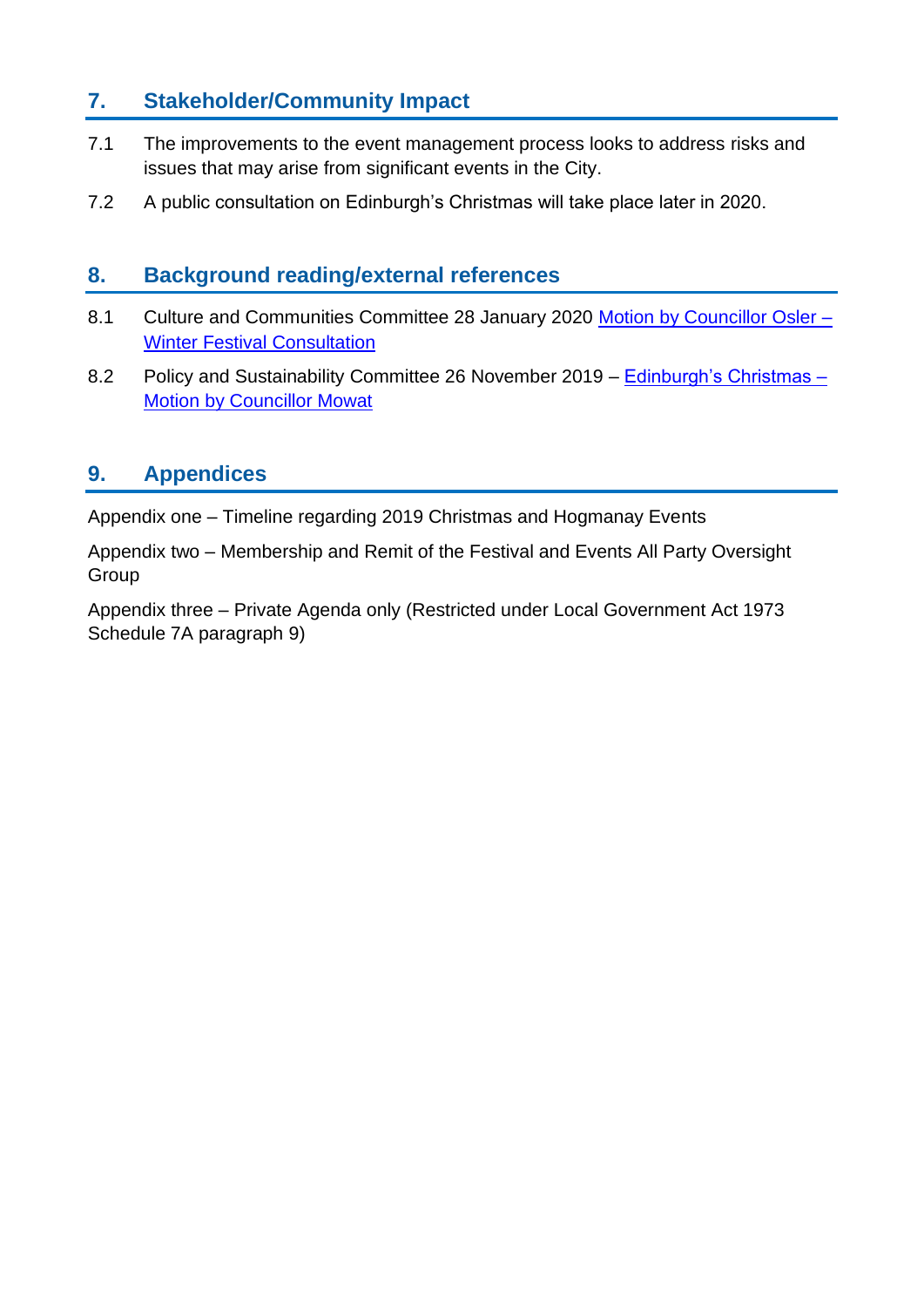## **Appendix One - Timeline Regarding 2019 Christmas and Hogmanay Events**

#### **7 March**

The Council receive a letter from Underbelly in response to concerns that the full area of East Princes Street Gardens may not be available for Edinburgh's Christmas 2019 due to the National Galleries' redevelopment works.

**Mid-April**, an on-site meeting between The Council and the National Galleries of Scotland (NGS) Project Manager, is held where the Council is advised by NGS of delays to their works. They advised that the Mound Precinct works would be finished in time for occupation by The Fringe (1 August 2019). Gardens works completion dates were not able to be confirmed at that time but a later statement on 24 April by NGS states that the Gardens will be ready before 'the Festival 2019'.

**26 April**, officers from Culture met with Underbelly who presented options for a structure in East Princes Street Gardens and how it could be financed. A further meeting with Underbelly and the Council is held to discuss the proposals. Underbelly request an agreement in principle within 2 weeks.

#### **29 April**

Underbelly formally submit proposals and costings to the Council. Underbelly request a three-year extension, use of the south of the Gardens, and agreement to halt activities on George Street and Festival Square, which lose money.

**Early May** – discussions with the Leader, Depute Leader and key conveners.

#### **3 May**

A letter is sent from the Council to Underbelly stating:

- An immediate one-year extension to both contracts (terminating after 2020/21);
- Agreement that the loss-making activities on George Street and at Festival Square will no longer take place;
- As provided for in their tender submission, agreement that approximately 70% of the shaded area is to be used if such a reduction is required;
- Any works to the infrastructure of the Gardens to be agreed by the Council and Underbelly to provide a guarantee to the NGS in connection with their 5-year planning obligation to maintain/replace the plant stock.

#### **10 May**

The Council receives a response from Underbelly to the letter of 3 May. Underbelly requests a 2-year extension, not one, and agreement to proposals for use of the East Gardens (but not south side).

**Mid-May**, advice is sought from Procurement and Democracy, Governance & Resilience on whether an extension would need to go back to Committee or if this was contained within the original contract report to the Finance and Resources Committee. The advice received was that it did not need to go back to committee.

Based on this advice, a proposed report to Culture and Communities Committee on Hogmanay and Christmas KPI's and a contract extension for June was delayed.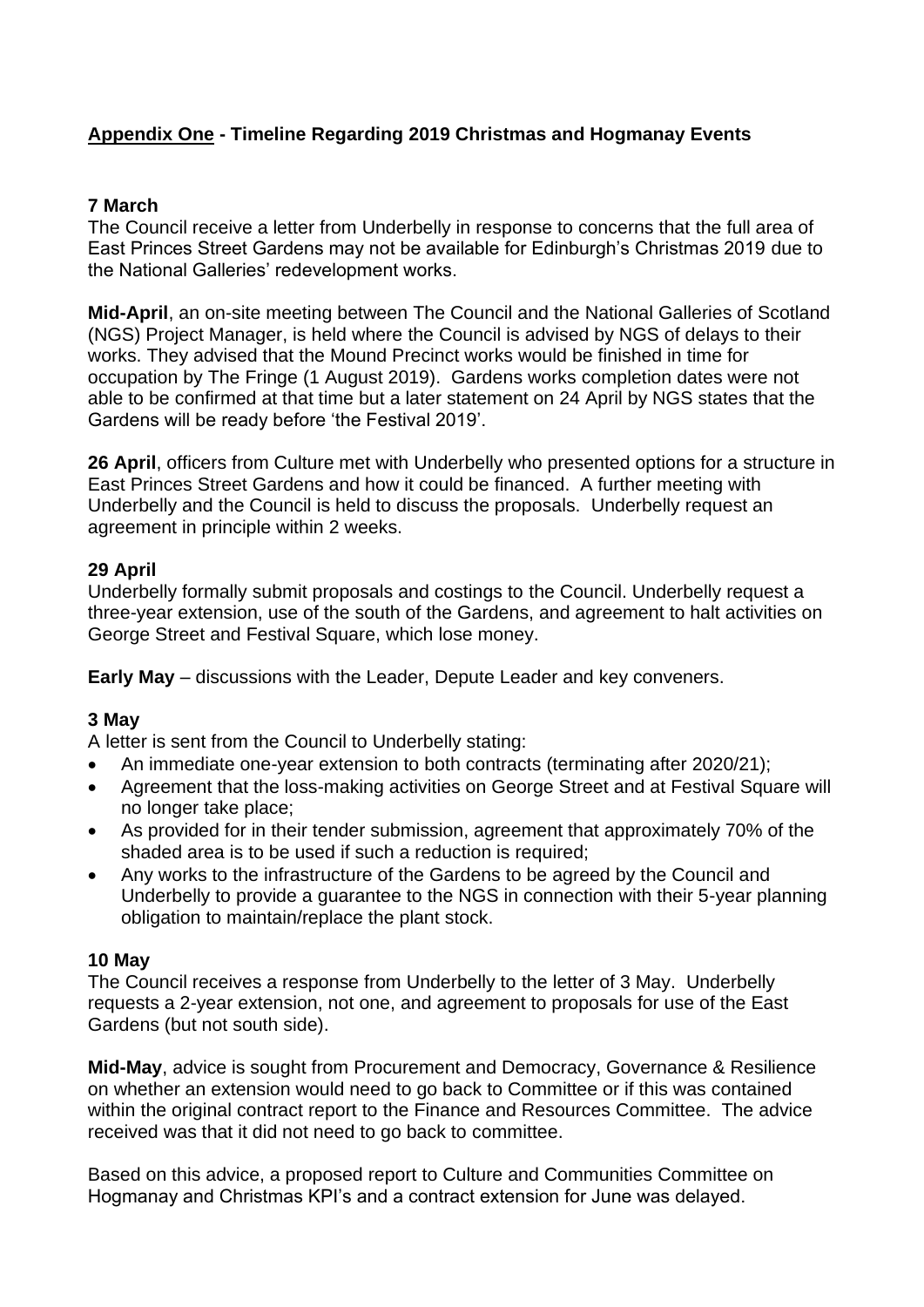**Later in May**, Underbelly requested early resolution as they needed to secure a headliner for Hogmanay.

Following discussions with Underbelly and NGS, it is proposed by Underbelly that Will Rudd Davidson provide an engineering assessment to the Council to demonstrate that the proposed structure is safe and does not cause significant or structural damage to the new landscaping. In order to remove any suspected conflicts of interest (WRD are Underbelly's engineers) it is suggested that the Council's own engineers double check the assessment made by WRD. Initial timescales for this piece of work are 6-8 weeks.

**At the end of May**, The Council request a full set of structural drawings and method statements from NGS.

#### **6 June**

Underbelly request an urgent decision on their proposed use of East Princes Street Gardens to allow Hogmanay artists to be secured. The Executive Director of Place states that councillors will require briefed if the decision cannot wait to Committee on 18 June and needs to be taken under delegated authority.

#### **10 June**

A briefing is held with Councillors McNeese-Mechan, Wilson, Rankin, Osler and Mitchell. Councillors Doran, Miller and Mowat could not attend the meeting but subsequent conversations were had with these elected members.

A letter is issued to Underbelly offering them the two-year extension with several conditions including payment of all outstanding sums and demonstration that the structure does not cause significant or structural damage to the new banks in East Princes Street Gardens.

#### **17 June**

A full set of structural drawings and method statements from NGS are eventually supplied (requested end of May). During this period, it became clear that the Council was not in receipt of any of the structural plans/drawings for the landscaping and redevelopment.

Delay in provision of correct documentation impacts on this assessment process. In order to satisfy the Council's Engineers as to the safety of the proposals, documentation is requested from Underbelly/NGS.

#### **18 June**

An Emergency Motion is tabled on the extension of Edinburgh's Christmas and Hogmanay at the Culture and Communities Committee, which is agreed.

**During July and August**, a number of surveys are undertaken by Underbelly in East Princes Street Gardens and work continues on the engineering assessment.

#### **8 August**

The Council meet with NGS. NGS project was running over schedule by this point.

Parks are informed by Planning that planning permission expired in January 2018, that none was in place for last year's event and a new application will need to be made.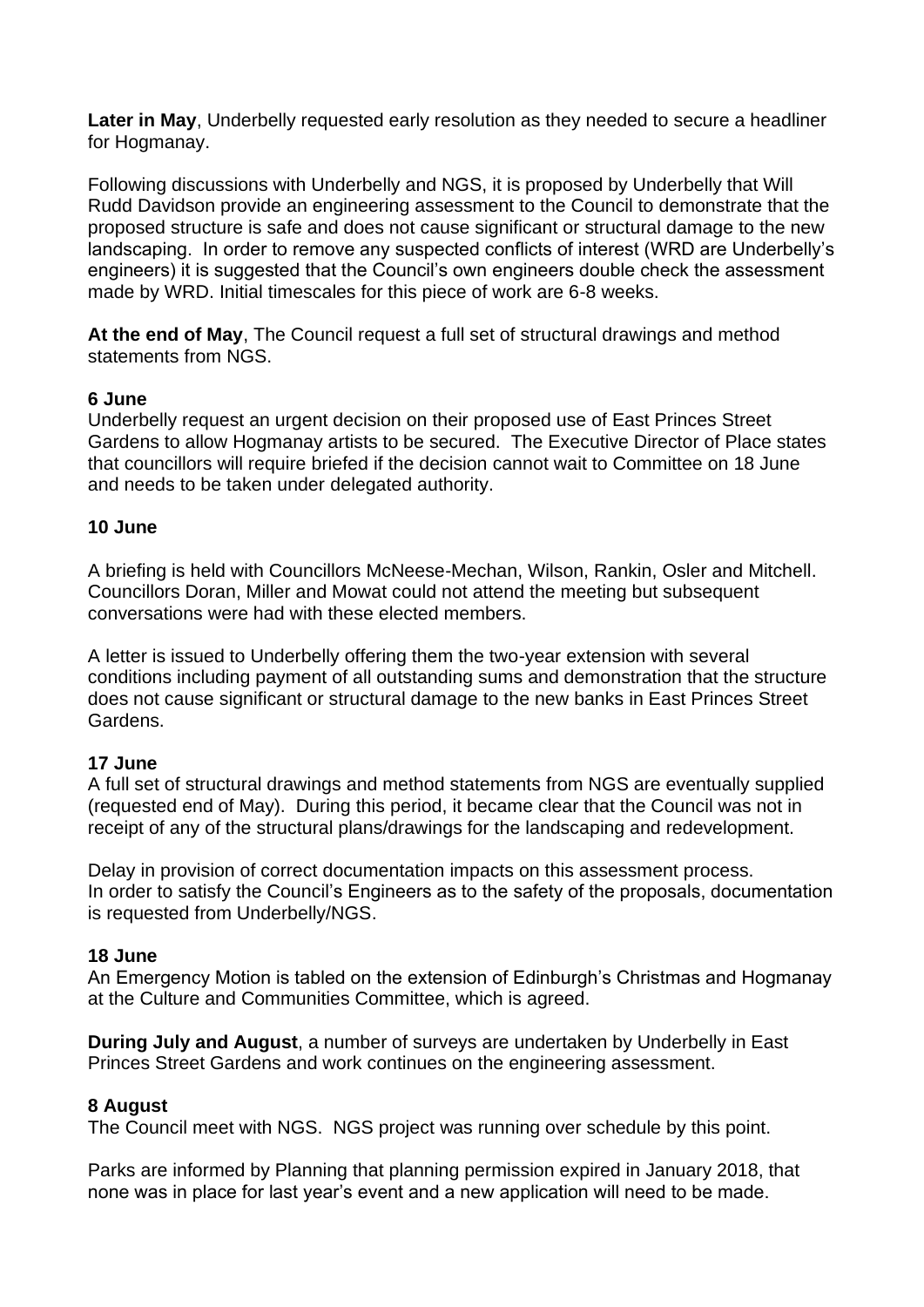A meeting is held later that day between the Council and Underbelly on plans for Christmas. Underbelly are advised that planning permission has expired.

#### **9 August**

The first Christmas briefing from Underbelly to EPOG/stakeholders takes place. This shows a 2D overview of the scaffolding structure on north side of East Princes Street Gardens but no activity on the south side.

**Mid-August** - officers raise concerns over the condition of EPSG and the high likelihood that the Gardens won't be complete by date of occupation by Underbelly.

**End of August** - Building Standards contact Underbelly raising the need for building warrants for some structures and advising that planning permission has expired.

#### **30 August**

A meeting is held to discuss the need for building warrants. Underbelly advise that they will not have time to make a full planning application before they start building and that the scaffold structure and layout has yet to be formally agreed between the Council and Underbelly (subject to engineering safety checks).

#### **2 September**

Underbelly write to the Council with a new site layout and to ask to use the south section of EPSG due to poor condition of some banks on north side. This is caused by delays to NGS works.

#### **4 September**

Written briefing to the Leader, Depute Leader and Conveners and Vice Conveners of Transport and Environment and Culture and Communities Committees.

#### **16 September**

The SNP group is briefed on the delay to the National Galleries' landscaping works and the impact on the Christmas market.

#### **12 October**

The Council approves Underbelly's scaffolding structure, demonstrating that it will not cause structural damage to the new landscape in East Princes Street Gardens.

#### **26 November**

A report to the Policy and Sustainability Committee outlines the decision-making processes during this period and their broad compliance with the Council's governance.